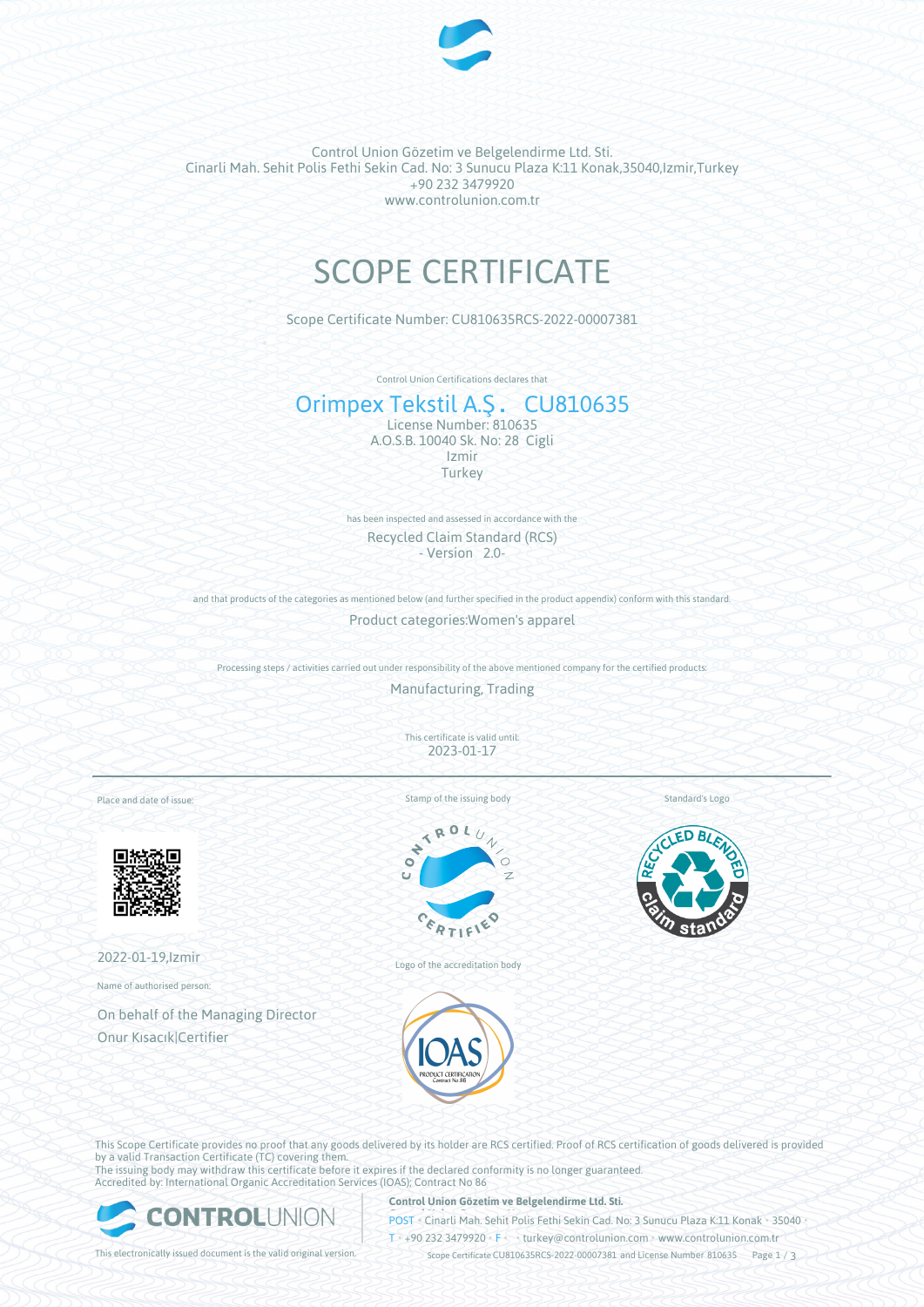

### Control Union Gözetim ve Belgelendirme Ltd. Sti. Cinarli Mah. Sehit Polis Fethi Sekin Cad. No: 3 Sunucu Plaza K:11 Konak,35040,Izmir,Turkey +90 232 3479920 www.controlunion.com.tr

**Orimpex Tekstil A.Ş. CU810635 Recycled Claim Standard (RCS)**

# **Products Appendix to Certificate no.CU810635RCS-2022-00007381**

In specific the certificate covers the following products:

| <b>Product category</b>            | <b>Product details</b> | <b>Material composition</b>                                                   |                 | Label grade                                  |
|------------------------------------|------------------------|-------------------------------------------------------------------------------|-----------------|----------------------------------------------|
| Shirts, blouses<br>Women's apparel |                        | 93.0%Recycled Post-Consumer Polyester<br>7.0% Conventional Elastane (Spandex) |                 | <b>Recycled Claim</b><br>Standard<br>Blended |
| Place and date of issue:           |                        | Stamp of the issuing body                                                     | Standard's logo |                                              |
|                                    |                        | ONTROL.<br>$\overline{U}$<br>$\gamma$<br>$\circ$<br>Ü<br>$\mathbb{Z}$         | RECICLED        | BLENOC                                       |
|                                    |                        | $c_{k_{R}T}$                                                                  | ດ<br>శ<br>sta   |                                              |
| 2022-01-19, Izmir                  |                        | Logo of the accreditation body                                                |                 |                                              |
| Name of authorised person:         |                        |                                                                               |                 |                                              |
| On behalf of the Managing Director |                        |                                                                               |                 |                                              |
| Onur Kısacık Certifier             |                        | PRODUCT CERTIFICATION                                                         |                 |                                              |
|                                    |                        |                                                                               |                 |                                              |
|                                    |                        |                                                                               |                 |                                              |